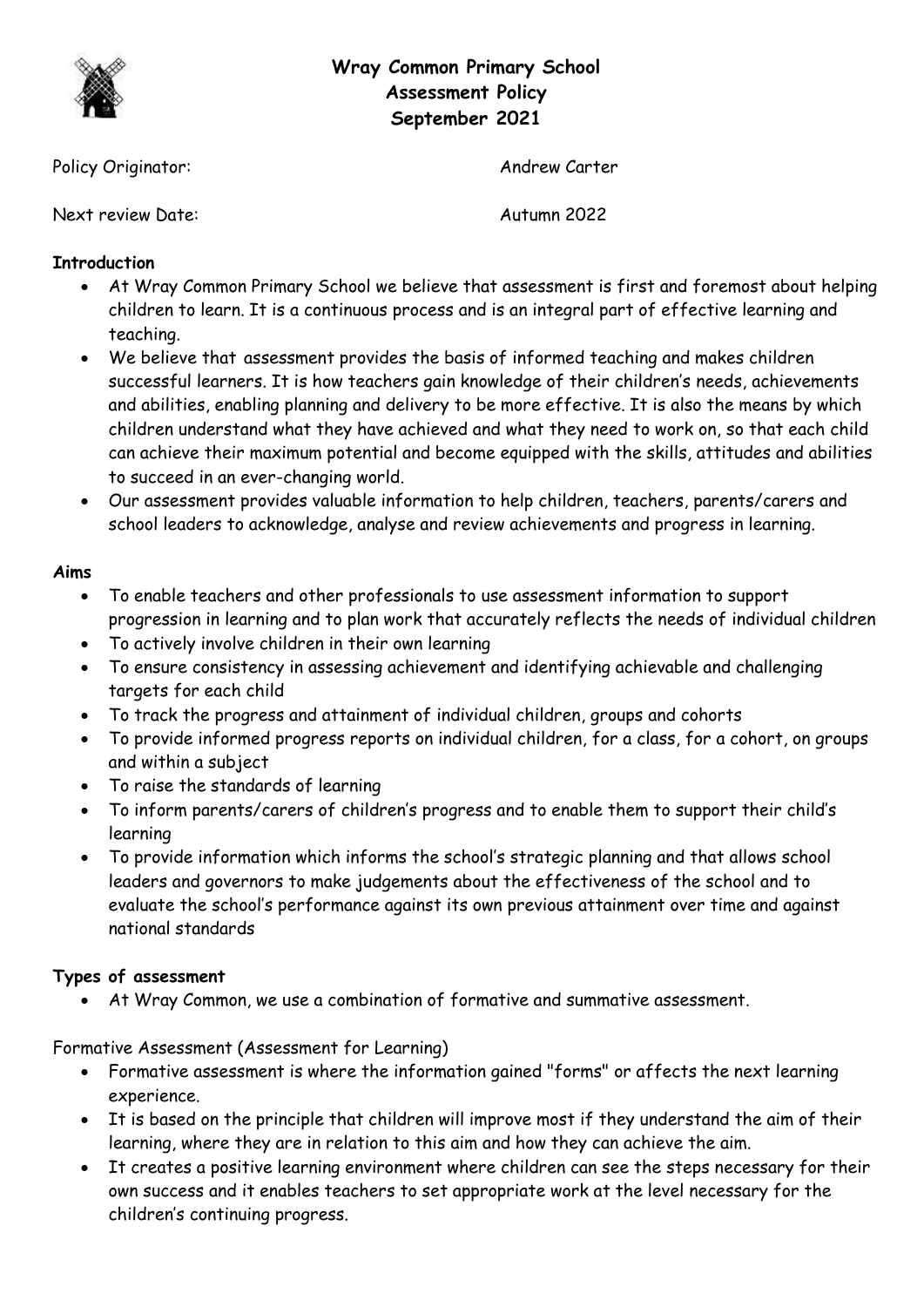Summative Assessment - Assessment of Learning

- Summative assessment is an essential tool for identifying progress over time and is carried out periodically to judge how well children are performing.
- This systematic recording of information leads towards a summary of where children have reached at a particular point in time or learning process and is often characterised by a test, assessment task or decision on their level based on assessing pupil progress against end of year criteria
- This information is used for informing parents/carers, teachers and school leaders of overall attainment, progress and understanding for individuals, groups and cohorts. It is used to inform whole school target setting and prediction of a cohort's future attainment.
- The information is also used as a **diagnostic** tool to determine which skills, knowledge and/or understanding or are embedded and which are not, to inform next steps.

| Formative assessments are used to:              | Summative assessments are used to:                        |
|-------------------------------------------------|-----------------------------------------------------------|
| identify children's strengths and gaps in their | identify attainment and record performance<br>$\bullet$   |
| skills/knowledge                                | in a specific area at a given point in time               |
| identify next steps for learning                | identify skills, knowledge and/or<br>$\bullet$            |
| inform future planning                          | understanding which are embedded and those                |
| enable appropriate strategies to be employed    | which are not                                             |
| • facilitate the setting of appropriate targets | provide information about areas of strength<br>$\bullet$  |
| for the individual, group, and class            | and weakness to build from in the future                  |
| • track the child's rate of progress            | identify individuals, groups and cohorts for<br>$\bullet$ |
| facilitate an evaluation of the effectiveness   | specific intervention support                             |
| of teaching and learning                        | provide age standardised information<br>$\bullet$         |
| inform future teaching and learning strategies  | provide end of key stage test data against<br>$\bullet$   |
| identify individuals and groups for specific    | which the school will be judged                           |
| intervention support.                           | ensure statutory assessments at the end of<br>$\bullet$   |
|                                                 | EYFS, KS1 and KS2 are met                                 |

# **Assessment at Wray Common**

- At Wray Common, our assessment practices continue to provide information about children's attainment and progress on a day-to-day basis and through periodic summaries (see Appendix 2).
- Assessment for learning opportunities, which are a natural part of teaching and learning, are constantly taking place in the classroom through questioning, discussion, listening and analysis of work. It is continuous and informs planning, teaching and learning and individual target setting. It is essential that teachers know how well a child has progressed and that children understand how well they are doing and what they must learn to help them improve.
- Teachers use a range of assessment tools and materials (including analysis of children's work, on-going focussed marking, notes of observations, annotated planning, results of class tests/published tests etc) to inform their assessment of progress for individual children and groups.
- Periodic summaries of how each child is performing are recorded at given points throughout each academic year, over three assessment periods: Autumn 2, Spring 2 and Summer 2 terms.
- Regular pre and post moderation of levelling takes place at each assessment period to ensure a consistent approach in assessment. Teachers also meet in year groups or in cross phase groups to analyse children's work against National Curriculum criteria or Early Years Foundation Stage (EYFS). Standardisation of judgements will arise through informal discussion, planned levelling of work at staff meetings, book scrutinies, communication with subject co-ordinators, work with partnership schools and through external auditors in the core areas of the curriculum. During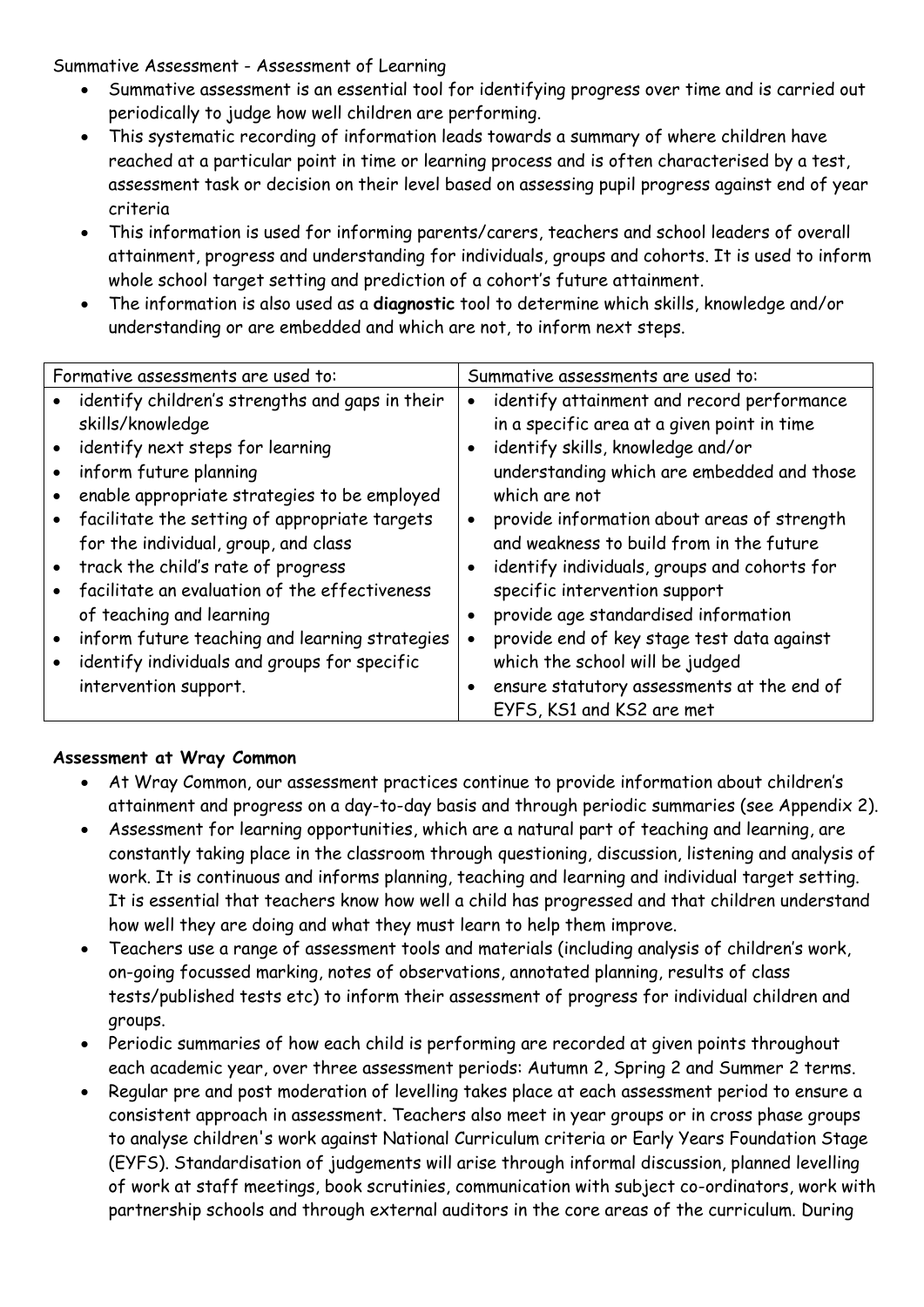the summer term, teachers in Reception, Year 2 and Year 6 may be involved in formal moderation assessments from the local authority.

- Individual progress is analysed on a tracking system (Target Tracker) for core subjects. Teachers will use data to inform overall judgements:
	- Reading: Tests (three times per year for Years 2-6), work in books and benchmarking
	- Writing: Highlighted statement grids (on target Tracker) ongoing to assess writing criteria, work in books
	- Maths: Highlighted statement grids (on target Tracker), RATA/White Rose tests (three times a year), end of unit reviews, passport grids, work in books, practice SATs Year 2 and 6
	- All core and curriculum subjects assessed against the following six levels: Beginning, Beginning+, Working within, Working within+, Secure, Secure+
- Teachers and school leaders will analyse data to ensure that every child is making appropriate progress and that all children are suitably challenged and supported. The data is also analysed to show trends within year groups, cohorts and specific groups of children including: Boys and Girls, Pupil Premium, Special Education Needs and other groups as appropriate (e.g. children with English as an additional language, looked after children, more able etc).
- Teachers use this data and information to inform plan and learning for every child and to raise standards.
- School leaders and Governors use this information to make decisions about future actions to improve standards, learning and teaching and to set targets for individuals, groups and/or cohorts of children.
- Parents/Carers receive regular reports about their child's achievements, abilities and future targets and on their child's progress in meeting expectations. We provide opportunities for parent consultation evenings so that parents/carers can discuss how well their child has settled; be involved in target setting process; have opportunities for a mid-year progress report and have a final end of year written report giving information relating to progress and attainment.
- Data and information about each child's attainment and progress is transferred as the children move from year to year.

# **Formal Assessments**

Statutory, formal assessment procedures and examinations also exist to measure attainment against national standards. All formal tests must be stored securely and confidentially until the end of each test window, including any unused test papers. These formal assessments currently include:

# An end of **Early Years Foundation Stage** assessment

- We assess children at the start of Reception using the Reception Baseline Asessment, which is a short assessment, taken in the first six weeks in which a child starts reception.
- $\bullet$  We complete the EYFS profile for each child in the final term of the year, no later than 30<sup>th</sup> June. Each child's level of development must be assessed against the early learning goals.
- We must report EYFS results to the local authority.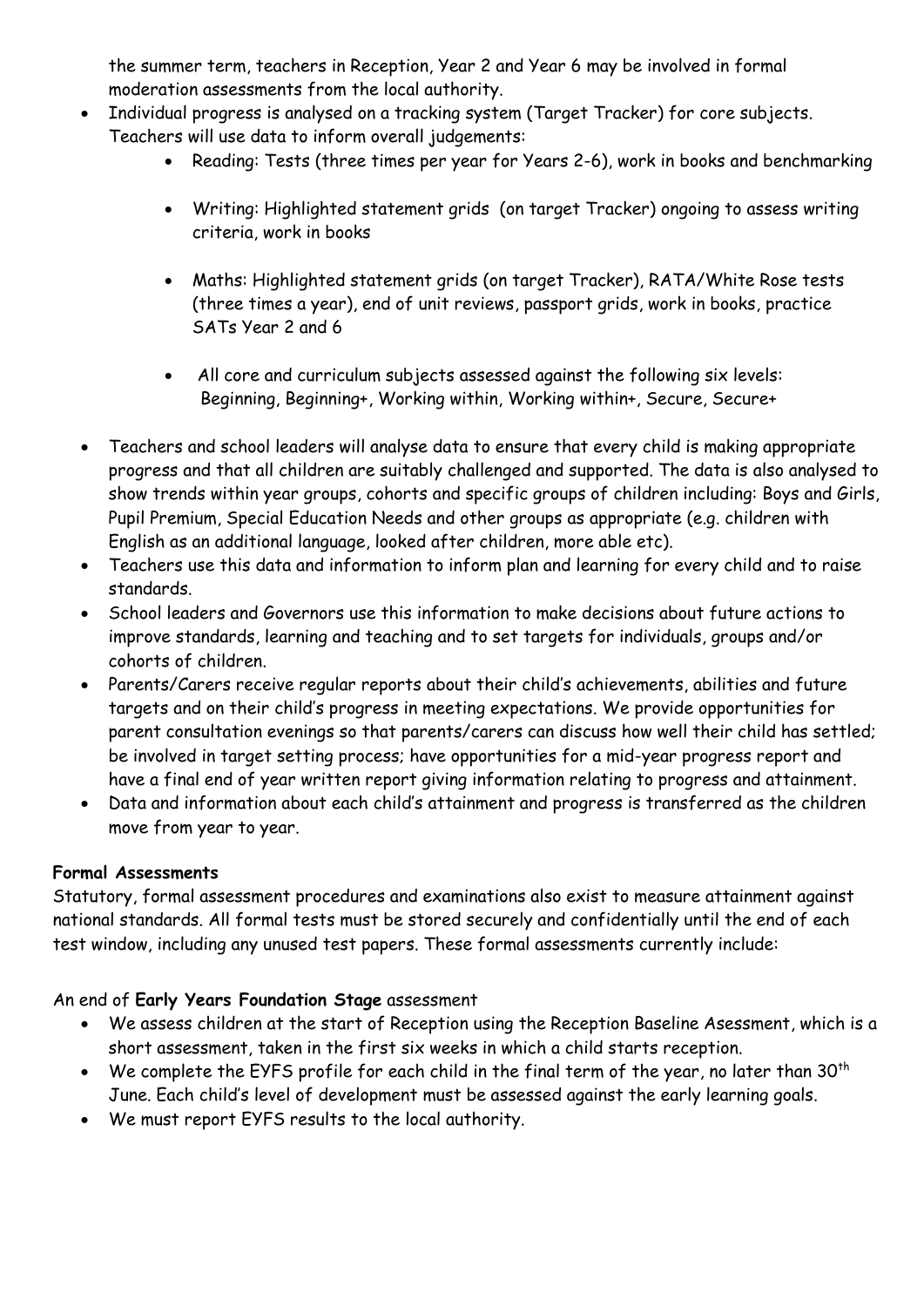A **Phonics Screening Test** at the end of Year 1 and Year 2 for children who did not meet the expected standard in Year 1

- It assesses children's phonic skills as part of early reading. This will be taken during the week commencing 6<sup>th</sup> June 2022.
- Cancellation of the phonics screening check in June 2021 means incoming Year 2 pupils did not take the check in Year 1. In the 2021 to 2022 academic year, it is statutory for schools to administer a past version of the phonics screening check to year 2 pupils during the second half of the 2021 autumn term and return results to their local authority.
- The Headteacher must complete a declaration form to state that the school has fully complied with statutory requirements.

# End of **Key Stage 1**

- Schools currently draw on teacher assessments and tests to assess whether children are making progress and are achieving national expectations in reading, writing and mathematics. There are tests for reading, mathematics and grammar, punctuation and spelling.
- Teachers also assess children's achievements in science.
- From 2016, KS1 national curriculum test outcomes are no longer reported using levels. Children are assessed against whether they meet end of year expectations. Children can also achieve a higher standard of greater depth in writing.
- A new set of KS1 national curriculum tests replaces the previous tests and tasks. The new tests consist of:
- English reading Paper 1: combined reading prompt and answer booklet
- English reading Paper 2: reading booklet and reading answer booklet
- English grammar, punctuation and spelling Paper 1: spelling (optional)
- English grammar, punctuation and spelling Paper 2: grammar, punctuation and vocabulary questions (optional)
- Mathematics Paper 1: arithmetic
- Mathematics Paper 2: reasoning

There is no test for English writing.

The Headteacher must complete a declaration form to state that the school has fully complied with statutory requirements.

# **Test administration window**

The KS1 tests do not have set days for their administration, but schools must administer the tests during May 2022.

# End of **Year 4**

Schools administer the multiplication tables check within the three week period commencing Monday 6 th June 2022.

The Headteacher must complete a declaration form to state that the school has fully complied with statutory requirements.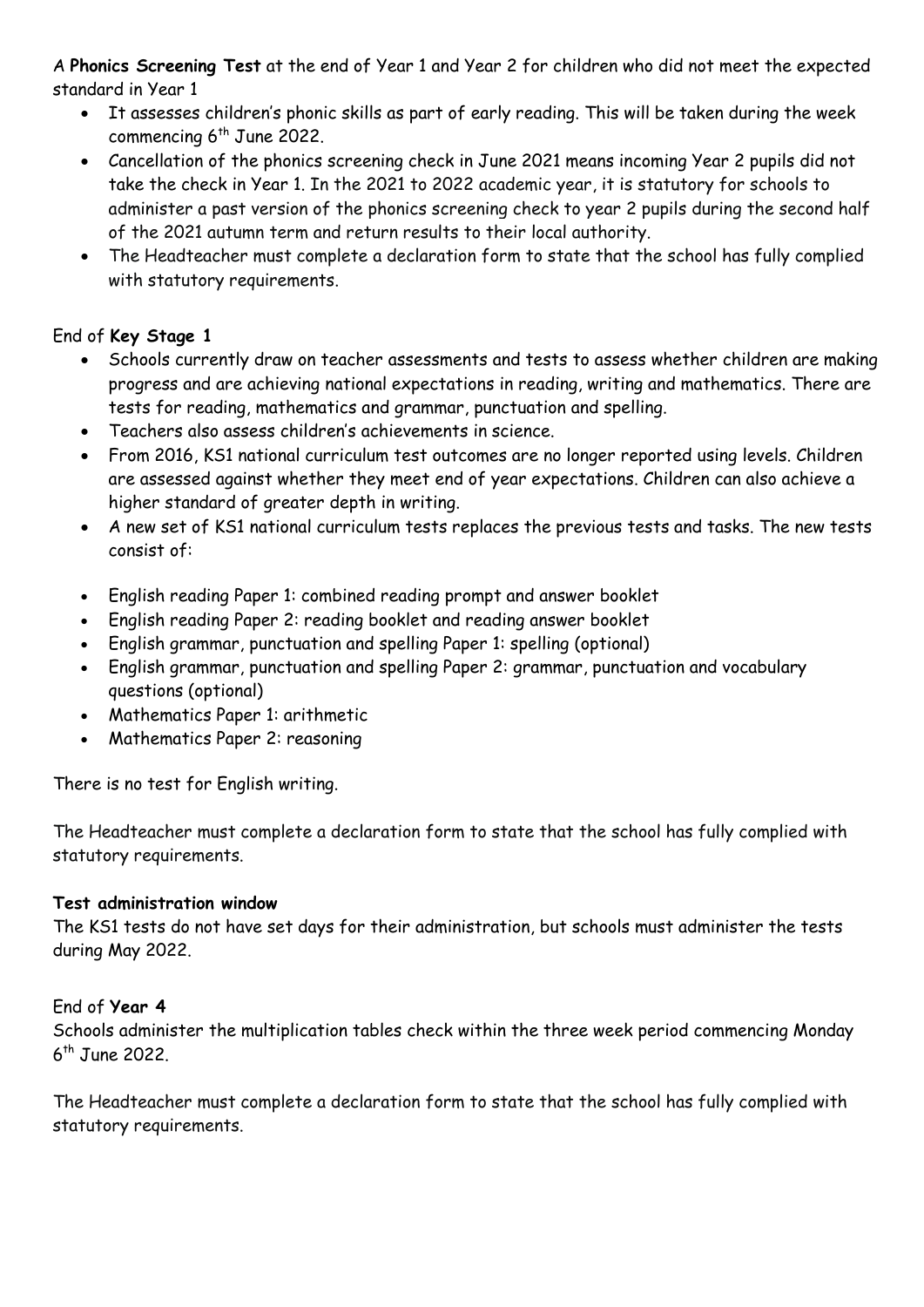# End of **Key Stage 2**

- Children take statutory tests that assess whether they achieve national expectations in reading, mathematics and grammar, punctuation and spelling. Writing is assessed by teacher assessment, supported by moderation.
- Teachers also assess children's achievements in science.
- From 2016, KS2 national curriculum test outcomes are no longer be reported using levels. [Scaled](https://www.gov.uk/scaled-scores)  [scores](https://www.gov.uk/scaled-scores) will be used instead.
- There will only be one set of tests for each subject for all children. The tests will include a small number of questions designed to assess the most able pupils so separate tests, such as the previous level 6 tests, are no longer required. The mental mathematics test has been replaced with an arithmetic test.
- Science sampling may be required by selected schools and is statutory. The school must be available to administer the tests.
- The Headteacher must complete a declaration form to state that the school has fully complied with statutory requirements.

# **Test administration window**

The KS2 tests will be administered in the week commencing Monday 9<sup>th</sup> May 2022 until Thursday 12<sup>th</sup> May 2022.

The KS2 tests consist of:

- English Reading Paper: separate reading prompt and answer booklet
- English grammar, punctuation and spelling Paper 1: spelling
- English grammar, punctuation and spelling Paper 2: grammar, punctuation and vocabulary questions
- Mathematics Paper 1: arithmetic
- Mathematics Paper 2: reasoning
- Mathematics Paper 3: reasoning

# **Curriculum assessment**

Curriculum assessments will be undertaken at the end of each unit, with a summative assessment judgement to be recorded on Target Tracker at the end of the year. With respect to effort, progress and attainment these will be reported to parents twice a year

Three selected children will be tracked using Target Tracker statements across the year.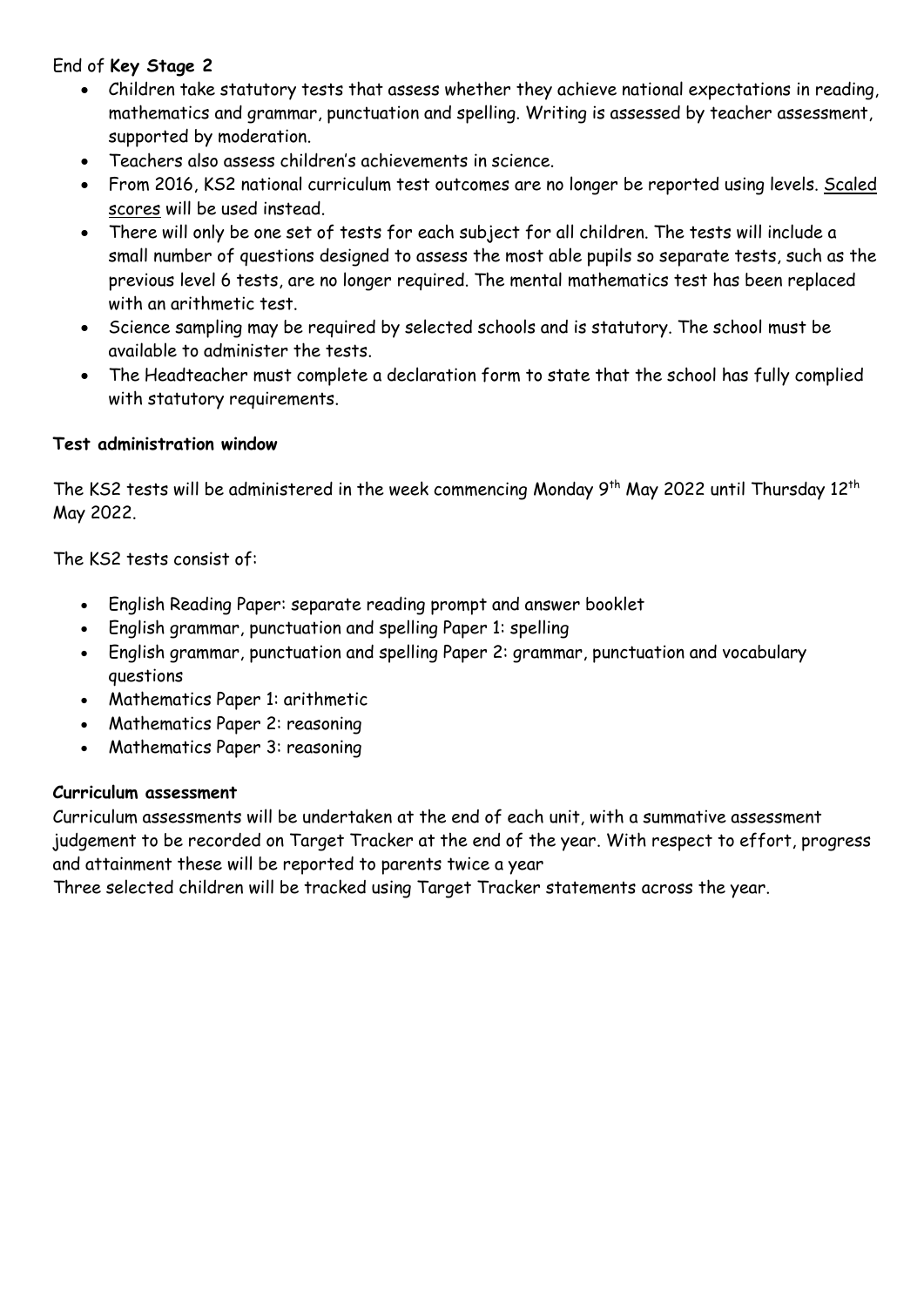# **Appendix 1 ~ Roles & Responsibilities**

#### **Children**

- To demonstrate good learning behaviours
- To discuss, reflect and evaluate their learning
- To consider how well they are performing
- To communicate understanding of learning by annotating written work
- To identify areas of strength and areas for development
- To meet their own 'next step' targets
- To aim to achieve improvements in learning in collaboration with the teacher
- To learn how to give positive, constructive feedback to their peers

# **Class teachers**

- To observe children at work and play and listen to them as they interact with others
- To share and develop learning questions with the children so that the children have a point of reference for their learning (see learning and teaching policy)
- To share and develop success criteria with the children and give opportunities to discuss
- To discuss, talk and model
- To interact with children to take them on in their learning
- To give children tools to evaluate how well they are learning and improving themselves
- To work with children to set targets and help children in setting their next steps in learning
- To plan and annotate lessons according to previous attainment (see learning and teaching policy)
- To follow marking procedures and engage their children in feedback (see marking policy)
- To involve children in self and peer assessment/evaluation
- To provide working walls and displays as a reference point to support children
- To review progress over time and implement appropriate interventions to support and extend all children
- To ensure all assessment procedures are followed and carried out for their class refer to policy and assessment schedule (see Appendix 2).
- To take a proactive role in identifying and carrying out appropriate interventions
- To identify individual needs and liaise with SENCO / Pastoral Support as needed
- To complete SEND Support Arrangements and share with parents and children
- To report progress to parents
	- o At informal meetings as needed
	- o At open evenings
	- o Within a written report at the end of year

# **Core Subject Leaders**

- To use assessment systems to inform school improvement for subject area
- To provide support and guidance with assessment and keep up to date with current information
- To provide an action plan to raise standards for all children in their subject
- To advise class teachers on appropriate interventions
- To assist colleagues with moderation
- To monitor tracking
- To provide an overview of their subject identifying areas of strength and for development
- To analyse the data and review targets for individuals and groups and review the impact of teaching and learning strategies
- To discuss, review and evaluate the progress of identified target groups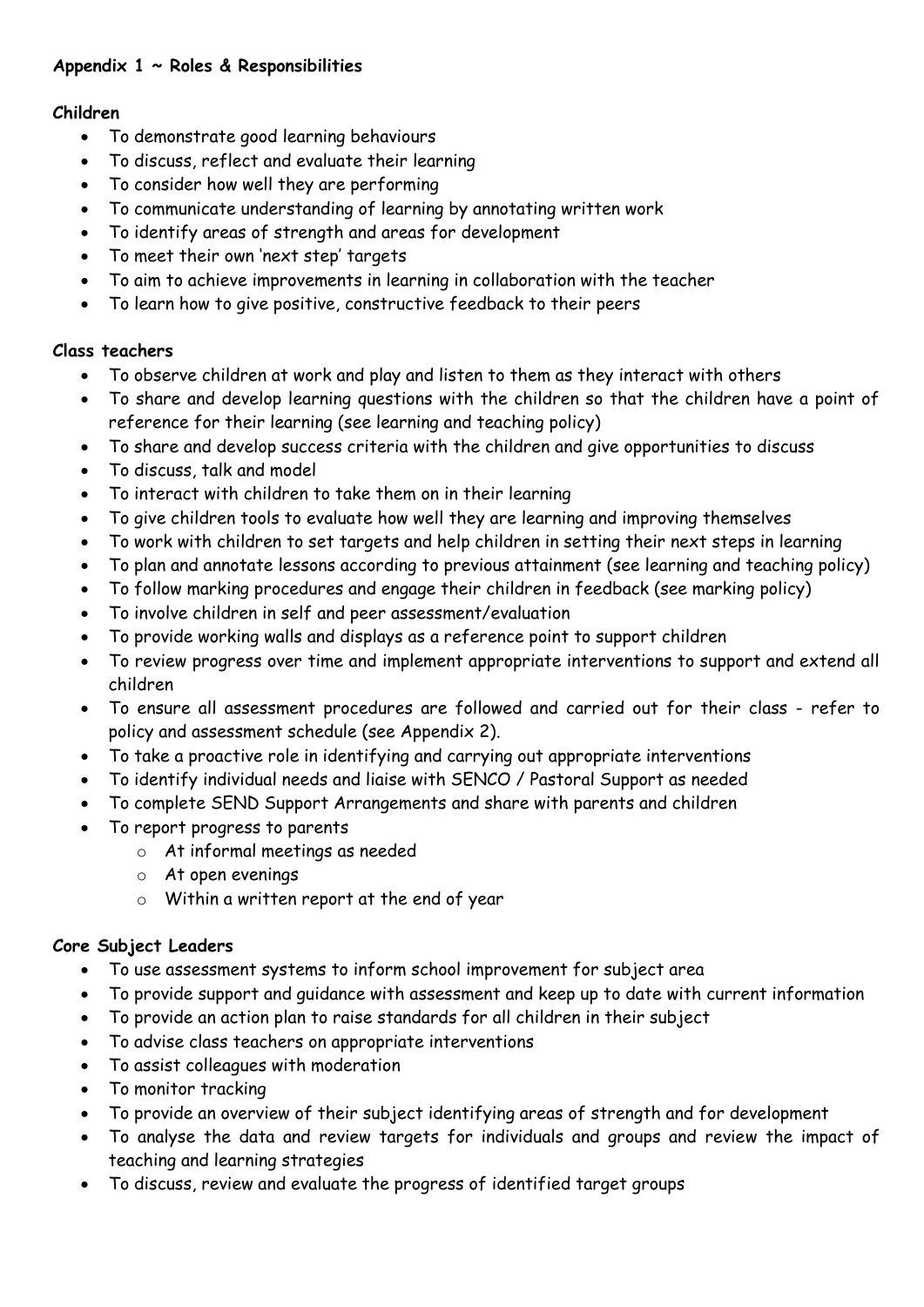#### **SEND Leader**

- To monitor and advise on provision for children with specific individual needs
- To identify and track progress of targeted individuals alongside Teachers
- To work with Teachers to ensure appropriate reasonable adjustments and access arrangements are made for children with SEND

#### **Leadership team**

- To monitor, review and update the use of assessment systems
- To work with class teachers to identify target groups and individuals in each cohort
- To work with core subject leaders to identify key actions to support teaching and learning
- To identify areas of strength and development
- To provide strategies for targeted intervention
- To monitor and analyse results to identify attainment and progress made by individuals, groups and cohorts and provide summaries
- To discuss target groups and evaluate intervention and teaching and learning strategies
- To interpret and analyse both internal and external (e.g. Analyse School Performance ASP) data to inform actions
- To report to Governors regarding the policy, statutory test results and targets.

#### **Office**

- To ensure that new children are added to assessment systems
- To share information with class teachers
- To inform staff of deadlines for data for LA
- To enter data as needed to support assessment leader
- To update contextual data by upload on Target Tracker

#### **LA / Governors**

- To monitor and evaluate assessment procedures
- To review end of year and end of Key Stage attainments across the school against national and county data, recognising progress, areas of strength and areas for development against school targets